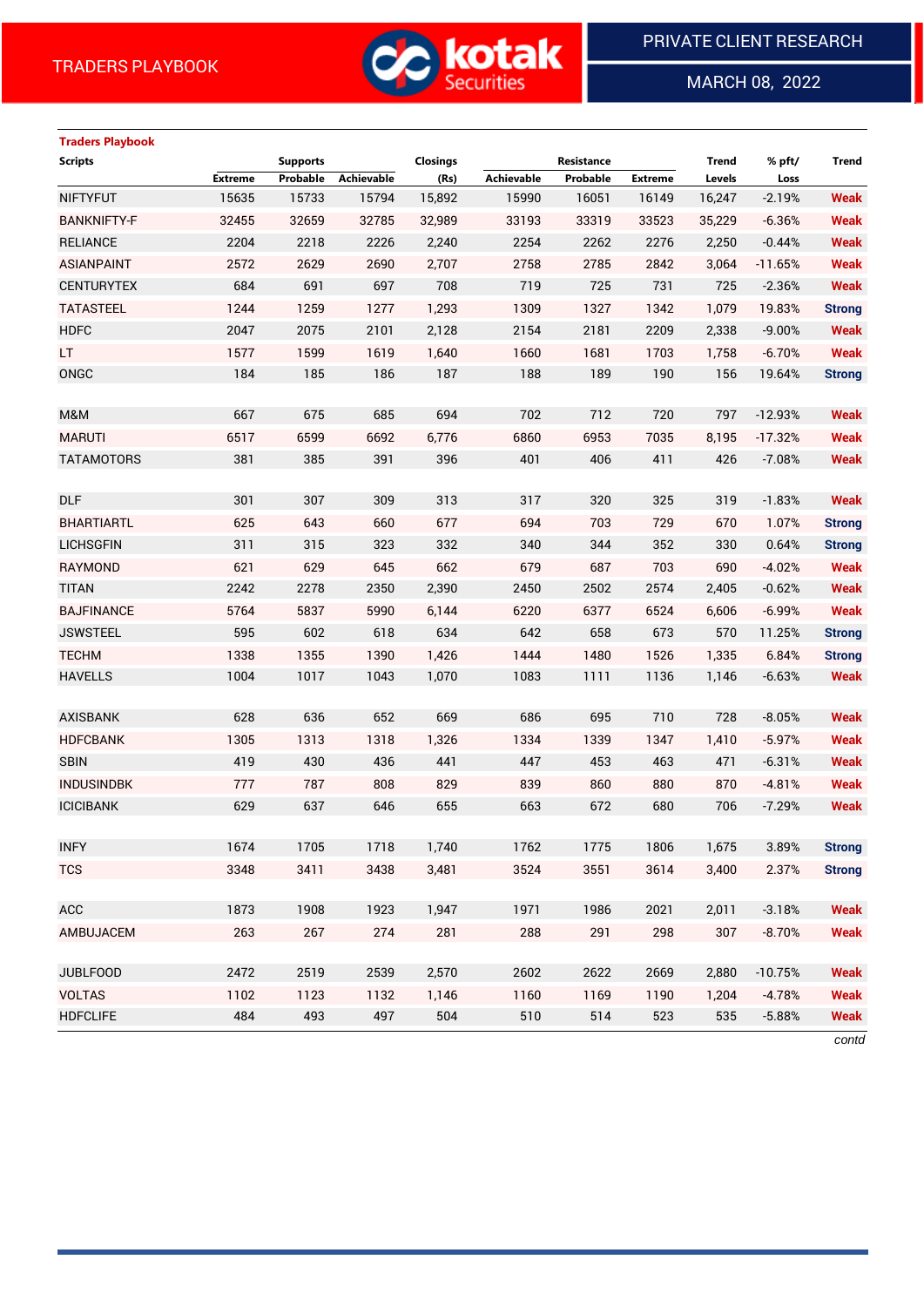#### **Closing Pricess**

Closing price is that price at which a scrip closes on the previous day. Traders can start their intraday trade on this level. The stock or index should sustain above or below the closing price else you should exit the trade. Ideally, half a percent should be the stop loss above or below the closing price to enter the trade.

## **Trend**

Trend is the level at which the tendency of Indices and Stocks can be identified. For best results, you can use the 'Trend Remarks' to trade. A 'Weak' trend means that traders can trade with a negative bias. If the trend is 'Strong', you can trade long with a positive bias. Base price should be the closing price.

#### **Achievable (Supp/Resis)**

It is the price which can be achieved if the Index/Stock trades above or below the closing price. During normal course of trading, first levels are important as one can take profits around first resistance and supports levels.

## **Probable (Supp/Resis)**

It's a second resistance/support and can be achieved if stocks/indices are in trending mode. Events can lead stocks and indices to reach these levels.

#### **Extreme levels**

Sometimes, the stocks fall or rise to their average lowest or highest levels FOR THE DAY and that may act as an excellent contra buying or selling opportunity with a stop loss given in the table. This means buying around extreme support and selling around extreme resistance strictly with a given stop loss. For e.g. If the extreme support for Nifty is given at 5605, and in case the market comes down to similar levels, then you can initiate long positions with the given 'stop loss for long' in the column, say at 5585. If it breaks 5585 then the trader must exit the position. This is valid on both the sides.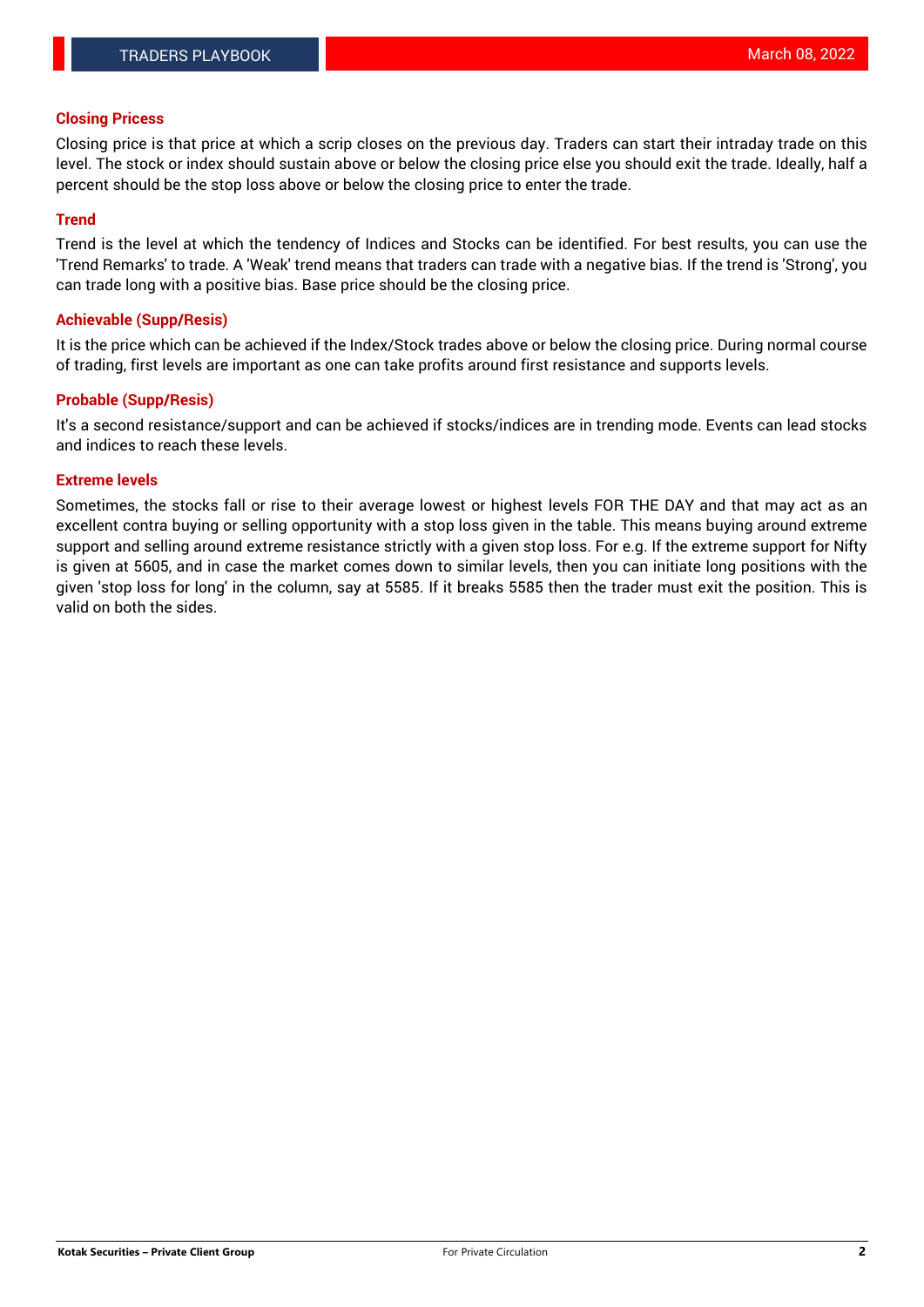## **RATING SCALE (PRIVATE CLIENT GROUP)**

| <b>BUY</b>             | $-$ A condition that indicates a good time to buy a stock. The exact circumstances of the signal will be determined by the indicator that an<br>analyst is using. |
|------------------------|-------------------------------------------------------------------------------------------------------------------------------------------------------------------|
| <b>SELL</b>            | - A condition that indicates a good time to sell a stock. The exact circumstances of the signal will be determined by the indicator that an<br>analyst is using.  |
| <b>Stop Loss Order</b> | - An instruction to the broker to buy or sell stock when it trades beyond a specified price. They serve to either protect your profits or<br>limit your losses.   |

#### **FUNDAMENTAL RESEARCH TEAM (PRIVATE CLIENT GROUP)**

Head of Research Auto & Auto Ancillary Transportation, Paints, FMCG Banking & Finance shrikant.chouhan@kotak.com arun.agarwal@kotak.com agarwal.amit@kotak.com Hemali.Dhame@kotak.com

**Jatin Damania Purvi Shah Rini Mehta K. Kathirvelu** Metals & Mining, Midcap **Pharmaceuticals** Research Associate Support Executive jatin.damania@kotak.com [purvi.shah@kotak.com](mailto:purvi.shah@kotak.com) rini.mehta@kotak.com [k.kathirvelu@kotak.com](mailto:k.kathirvelu@kotak.com)  $+91$  22 6218 6440  $+91$  22 6218 6432

**Sumit Pokharna Pankaj Kumar** sumit.pokharna@kotak.com pankajr.kumar@kotak.com +91 22 6218 6438 +91 22 6218 6434

**Shrikant Chouhan Arun Agarwal Amit Agarwal, CFA Hemali Dhame**

Oil and Gas, Information Tech Construction, Capital Goods & Midcaps

+91 22 6218 5408 +91 22 6218 6443 +91 22 6218 6439 +91 22 6218 6433

**TECHNICAL RESEARCH TEAM (PRIVATE CLIENT GROUP)**

[shrikant.chouhan@kotak.com](mailto:shrikant.chouhan@kotak.com) [amol.athawale@kotak.com](mailto:amol.athawale@kotak.com) Research Associate +91 22 6218 5408 +91 20 6620 3350 [sayed.haider@kotak.com](mailto:sayed.haider@kotak.com)

**Shrikant Chouhan Amol Athawale Sayed Haider**

+91 22 62185498

# **DERIVATIVES RESEARCH TEAM (PRIVATE CLIENT GROUP)**

 $+91$  22 6218 5497

**Sahaj Agrawal Prashanth Lalu Prasenjit Biswas, CMT, CFTe** [sahaj.agrawal@kotak.com](mailto:sahaj.agrawal@kotak.com) [prashanth.lalu@kotak.com](mailto:prashanth.lalu@kotak.com) [prasenjit.biswas@kotak.com](mailto:prasenjit.biswas@kotak.com)